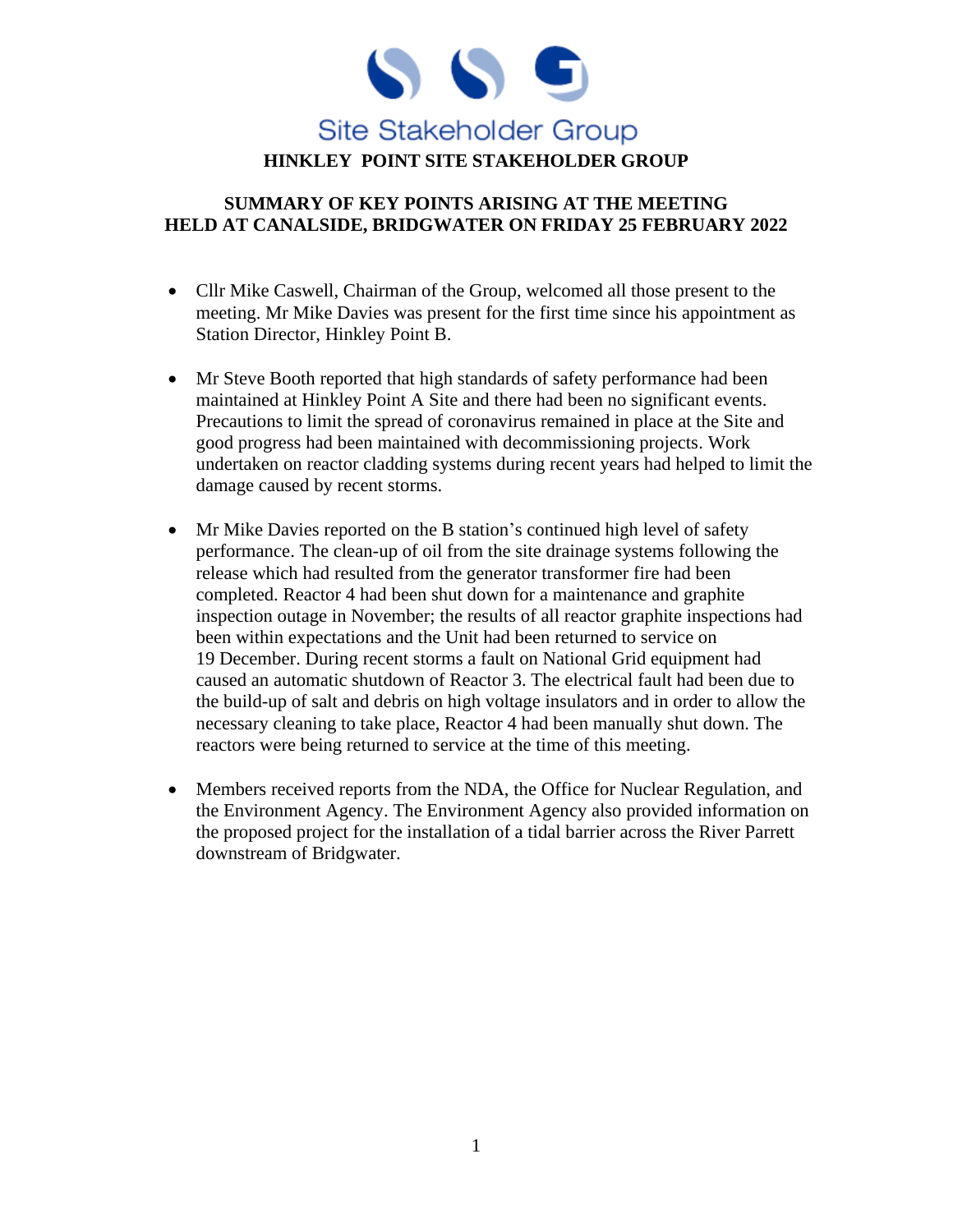

#### **Minutes of the meeting held at the Canalside, Bridgwater on 25 February 2022**

### **PRESENT**

| Cllr M Caswell (Chairman) | $\sim$ $-$ | <b>Sedgemoor District Council</b>        |
|---------------------------|------------|------------------------------------------|
| Mr S Booth                | $\sim$     | Head of EHS&Q, Hinkley Point A           |
| Mr M Davies               | $\sim$     | <b>Station Director, Hinkley Point B</b> |

#### **Elected Members**

| Mr R Birkenhead     |   | <b>Otterhampton Parish Council</b>  |
|---------------------|---|-------------------------------------|
| Mr A Debenham       |   | <b>Stop Hinkley</b>                 |
| Cllr B Eyley        |   | Kilve Parish Council                |
| <b>Cllr M Facey</b> |   | Sedgemoor District Council          |
| Cllr Ms S Goss      | - | <b>Stogursey Parish Council</b>     |
| Cllr W Hawley       |   | <b>Fiddington Parish Council</b>    |
| Cllr K Hewson       |   | Bawdrip Parish Council              |
| Mr A Jeffery        |   | Bridgwater & W Somerset Green Party |
| Cllr M Phillips     | - | <b>Cannington Parish Council</b>    |
| Cllr E Plomgren     |   | <b>Holford Parish Council</b>       |
| Cllr Ms A Reed      |   | Wembdon Parish Council              |
| Cllr M Reid         |   | Nether Stowey Parish Council        |
| Ms M Smith          |   | Forum 21                            |

### **Co-opted Members**

Mr M Brown (Vice Chairman) Mr M Short

### **Appointed Members**

| Mr S Napper      | <b>Nuclear Decommissioning Authority</b> |
|------------------|------------------------------------------|
| Mr D Knowles     | <b>Office for Nuclear Regulation</b>     |
| Ms T Braithwaite | <b>Environment Agency</b>                |
| Ms V Thomas      | <b>Environment Agency</b>                |
| Mr A Hohl        | <b>Environment Agency</b>                |
| Mr S Rendle      | <b>Environment Agency</b>                |
| Mr P Stevens     | <b>Somerset County Council</b>           |
| Mr J Burton      | <b>Somerset West and Taunton Council</b> |
| Mr A Smith       | Sedgemoor District Council               |

#### **EDF**

Mr D Stokes Mr D Uminski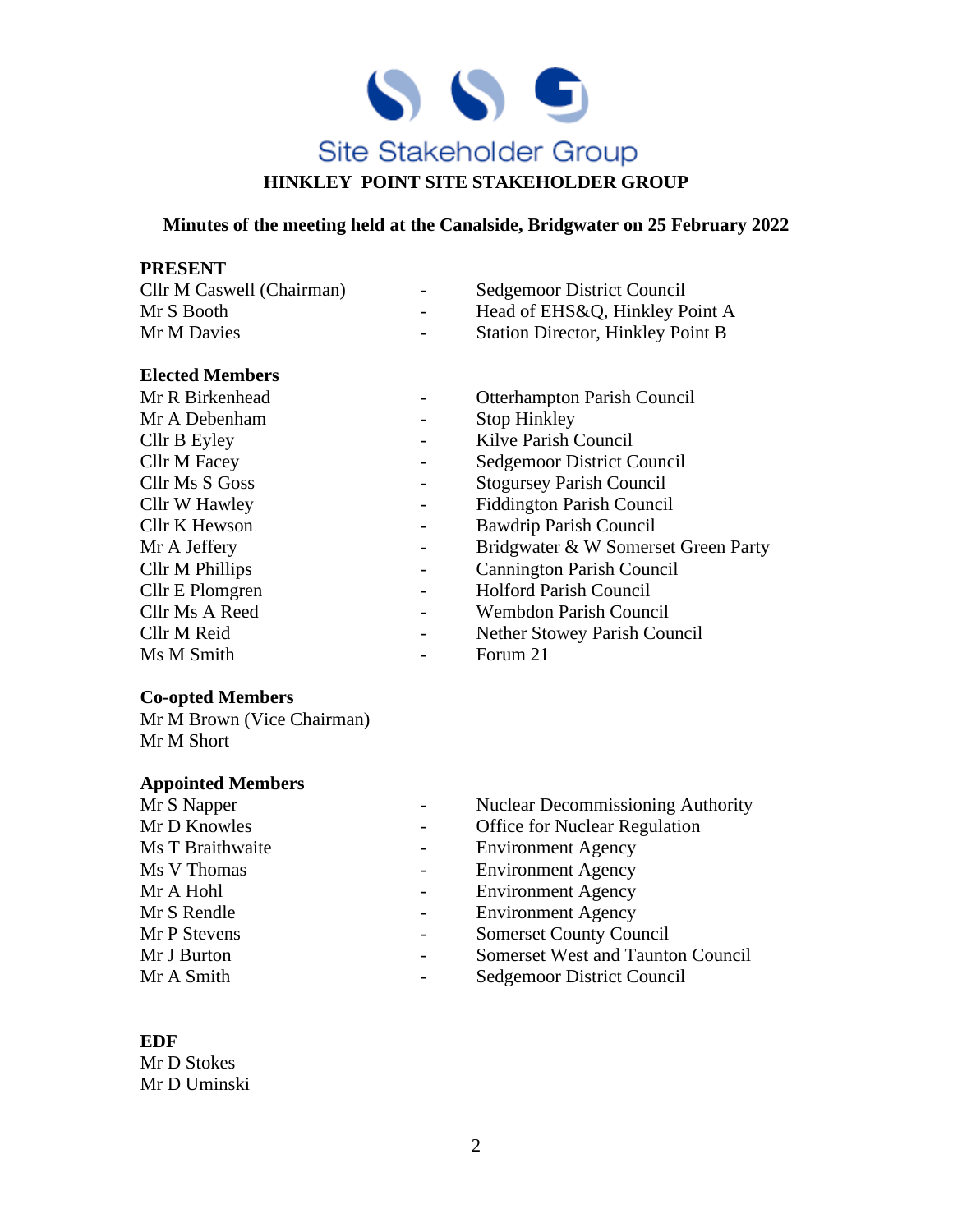**Magnox** Ms G Coombs Mr B Hamilton

**IN ATTENDANCE** Mr T Ayre **-** Member of the public Mr M J Davis **-** Secretary

### **CHANGES TO MEMBERSHIP AND APOLOGIES FOR ABSENCE**

- 1 Cllr Caswell welcomed all those present to this meeting of the Site Stakeholder Group for Hinkley Point A Site and Hinkley Point B Power Station. He noted that Mr Russell Davies had retired and was being replaced as representative of Somerset Local Authorities' Civil Contingencies Unit by Mr Paul Stevens; he welcomed Mr Stevens to the meeting
- 2 Apologies for absence were received from Mr H Rickard, Ms J Manley, Mr D Bamsey. Cllr L Redman, Mr S Morgan, Cllr G Richardson, Mr I Liddell-Grainger MP, Cllr H Davies, Mr M Laver and Mr J Mason.
- 3 Cllr Caswell pointed out that Cllr Ann Bown had stood down as a Coucillor for health reasons. Somerset County Council would nominate a replacement as member of this Group in due course. Cllr Caswell expressed members' appreciation of the contribution to the work of this Group made by Cllr Bown over many years.
- 4 It was noted that there were sufficient members present to constitute a quorum for this meeting.

# **MINUTES OF PREVIOUS MEETINGS**

### **(a) Accuracy**

5 The minutes of the meeting of this Group held on 29 October 2021 were approved as a correct record suject to the inclusion of Cllr Plomgren in the list of persons from whom apologies for absence had been received.

# **(b) Matters Arising (other than those to be covered in later discussions)**

### **SSG Engagement with Young People (Para 8 refers)**

6 Cllr Caswell said that he had not been able to progress this matter with Cllr Redman as he had intended but he undertook to continue to pursue opportunities for this Group to engage with young people.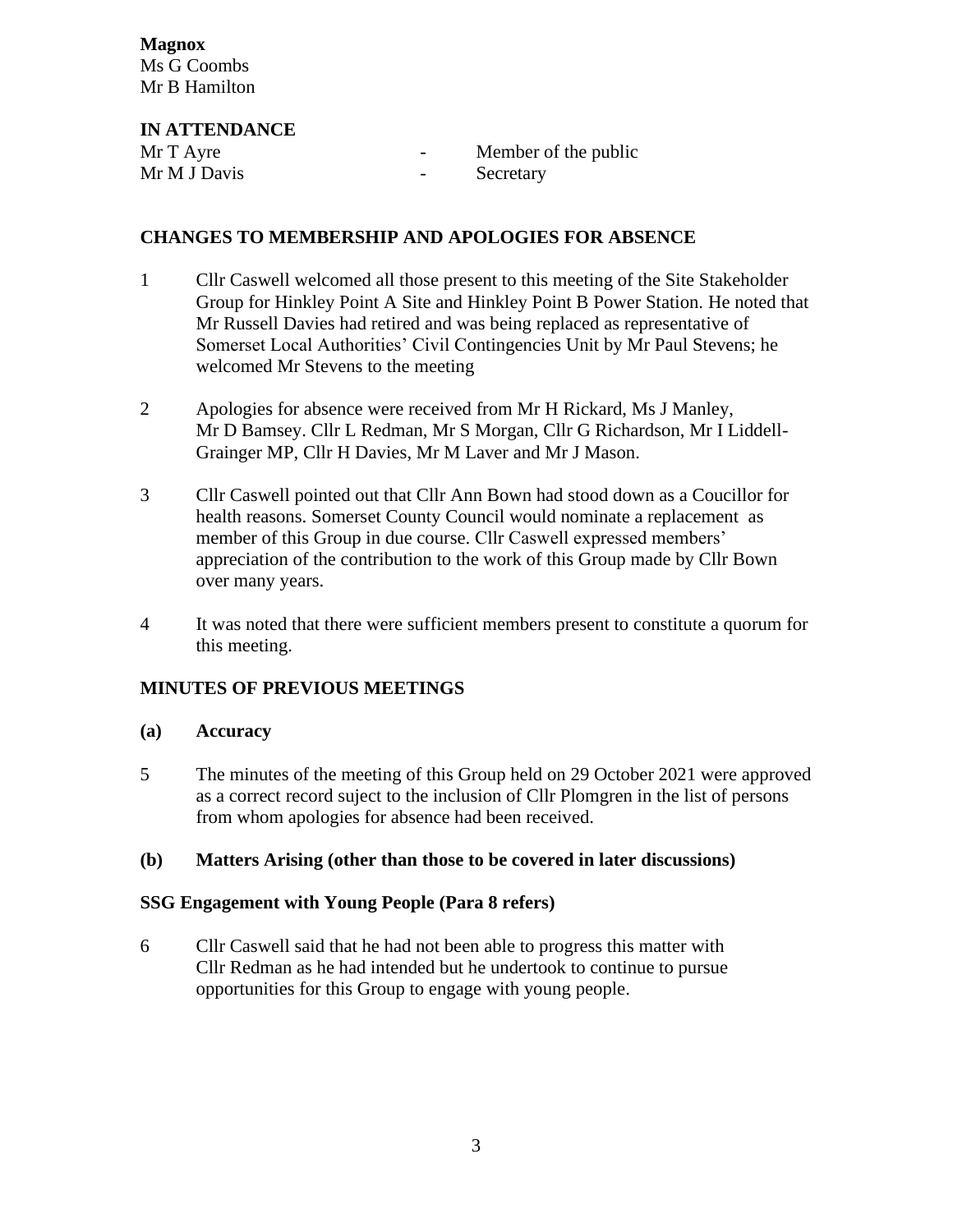### **SITE DIRECTOR'S REPORT – HINKLEY POINT A SITE**

- 7 Mr Booth reported on activities at the A Site since the previous meeting, drawing particular attention to the following:
	- (i) Precautions on the Site against the spread of coronavirus remained in place. There had been a small number of positive cases amongst Site personnel but no evidence of on-site transmission.
	- (ii) The Site's high standards of safety performance had been maintained and there had been no significant incidents or events since the last meeting of this Group. Issues relating to cycling safety had been highlighted amongst all personnel.
	- (iii) To date 33 m<sup>3</sup> of fuel element debris had been retrieved from the 750 m<sup>3</sup> of such waste in the Site vaults. Progress during the current year for the retrieval and processing of wastes was in line with targets. Following detailed characterisation of certain wastes, it had been possible to classify as low level waste some fine filters previously treated as intermediate level waste.
	- (iv) Good progress was being made with the removal of residual traces of asbestos from the boiler houses.
	- (v) Equipment for a waste preconditioning facility was being tested off site at the manufacturer's works and would shortly be delivered to site for installation and commissioning.
	- (vi) Good progress was being maintained with other decommissioning projects including the waste encapsulation plant.
	- (vii) In addition to the reactor safestore buildings and the interim storage facility, the Site during the care and maintenance phase would include ancillary buildings needed for periodic inspections.
- 8 In reply to a question from Cllr Hawley, Mr Booth said that work carried out on reactor building cladding over recent years had helped to avoid significant damage during recent storms. Some minor damage had occurred on the Site, but this had been easily repaired.
- 9 Mr Burton asked whether there were plans to consolidate into a single store all of the waste arising from operation of the three Hinkley Point stations. Cllr Caswell reminded members that this Group was concerned with operation of the A and B stations only and he would not permit discussion of any issues relating to C Station. Mr Booth said that some consideration had been given to the consolidation of waste from A and B station sites, but no conclusions had yet been reached.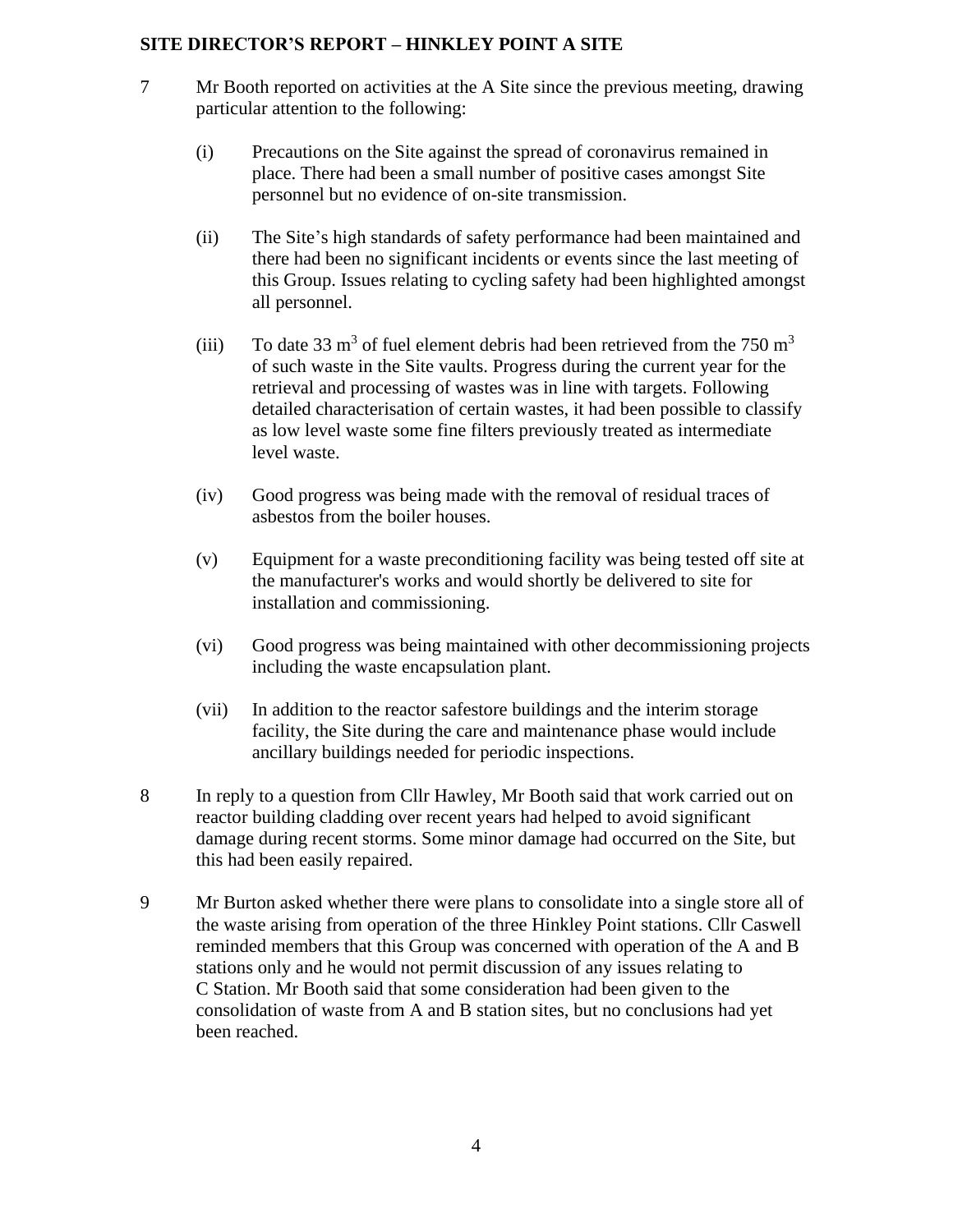- 10 Cllr Ms Goss was pleased that the Site had drawn attention to safety of cyclists. She hoped that cyclists would be reminded of the need to avoid pedestrian routes in local villages.
- 11 Mr Jeffrey asked about the timescale of future decommissioning. Mr Booth said that the current baseline plan assumed entry into a care and maintenance state in 2037, but possible changes in strategy could change this. Mr Hamilton explained that consideration was being given to a change to a rolling programme of decommissioning rather than each site having a fixed care and maintenance period; this change could bring forward decommissioning dates. He explained that the change in policy had not yet been agreed but a business case would be submitted to government in the coming months; the change would require changes in funding. Ms Smith asked how work could be brought forward as she understood that planned timescales had been determined by the rates of decay of the radioactivity in the structures. Mr Hamilton said that developments in decommissioning procedures and techniques had demonstrated that this change in strategy was feasible.
- 12 In reply to a question from Mr Debenham, Mr Booth said that bulk volumes of insulation containing asbestos material had been removed some years ago in accordance with regulations current at that time, but regulatory changes required all traces of insulation now to be removed. Mr Short felt that the fact that there were these residual traces of insulation was a poor reflection on the quality control of the earlier asbestos removal. Ms Braithwaite confirmed that regulatory changes had introduced new requirements for this work
- 13 In reply to a further question from Mr Debenham, Mr Booth said that fuel element debris which had been retrieved from vaults was stored in drums; these drums in due course would be packaged within concrete containers and stored in the storage facility.

# **STATION DIRECTOR'S REPORT – HINKLEY POINT B**

- 14 Mr Davies introduced himself as the Station Director, Hinkley Point B, appointed to succeed Mr Evans. He reported on activities and performance at the power station since the previous meeting of this Group, drawing particular attention to the following:
	- (i) High standards of safety performance had been maintained at the station. It was now more than 15 years since the last nuclear reportable event, 6 years since the station's last lost time accident to a member of staff and 2 years since the last lost time accident to a contract partner. There had been four minor first aid injuries on the station since the previous meeting.
	- (ii) The work to clean drainage systems of escaped oil following the fire on a generator transformer was now complete. Lessons learned from the event had been shared with other sites. The station had been served by the EA with a warning letter following the event.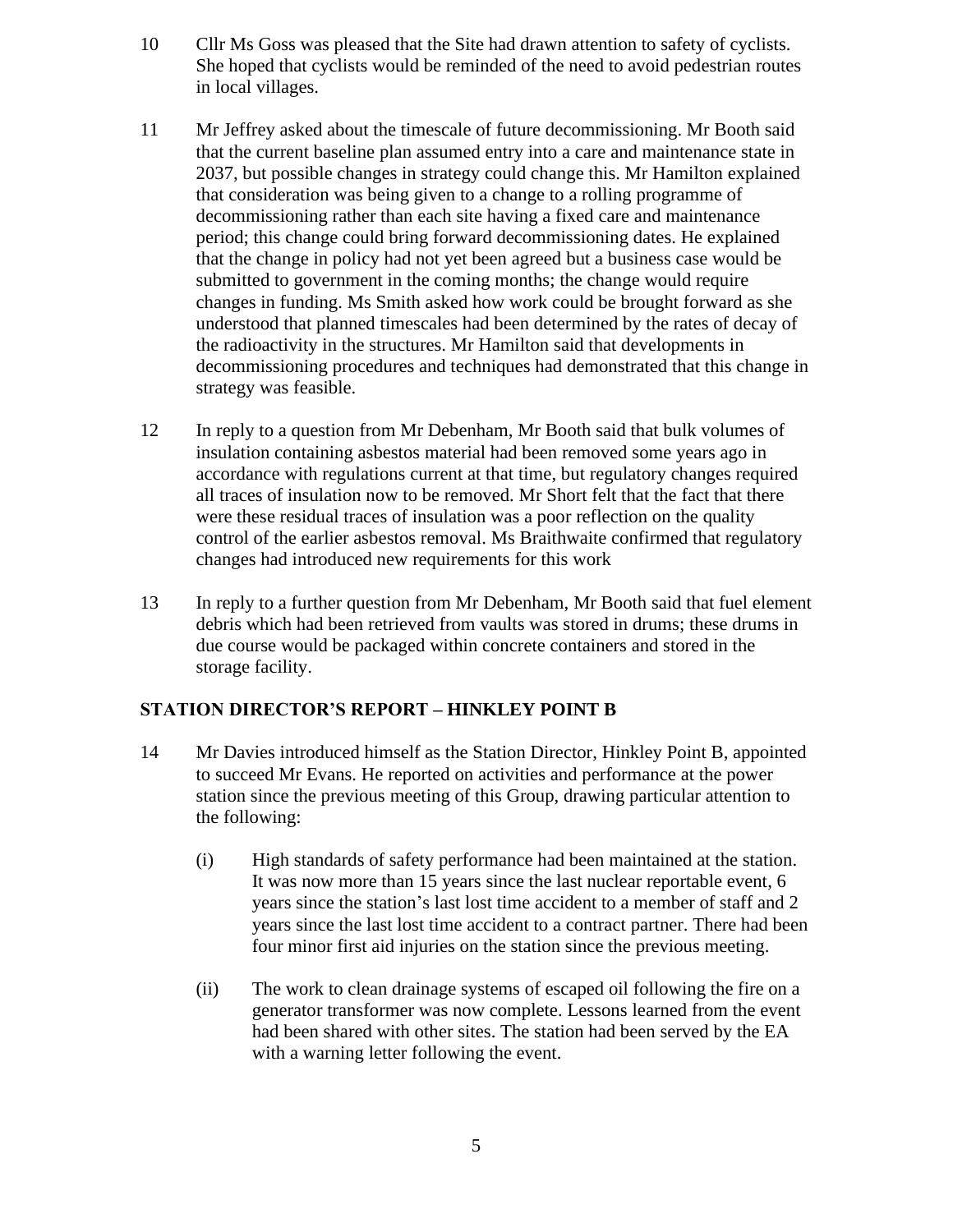- (iii) The leakage of carbon dioxide from a boiler reheater pinhole leak as reported at the previous meeting continued to be monitored.
- (iv) Following routine pond water monitoring work, a valve had not been fully closed and a quantity of water had passed from the ponds to the radioactive effluent treatment plant. The volume of water was relatively low and radioactivity levels were well within limits, but the circumstances of the event were being investigated.
- (v) Reactor 4 had been shut down in November for planned maintenance and graphite inspection work. The results of the inspections had all been within expectations and the Reactor had been returned to service on 19 December.
- (vi) Recent storms had caused a fault in the National Grid substation on 18 February which had resulted in the automatic shutdown of Reactor 3; the reactor's shutdown systems had operated correctly. The fault had been caused by the build-up of salt and debris on electrical insulators and in order to allow urgent cleaning of these insulators Reactor 4 had been shut down manually on 19 February. All shutdown systems had operated correctly, and the Reactors were currently being returned to service.
- (vii) An ONR inspection of the Station's arrangements for the management of change under Site Licence Condition 36 had been given an amber rating.
- 15 Cllr Plomgren asked whether it might be possible to delay the date for shutdown of the reactors. Mr Davies explained that the date had been determined by safety case issues and was related to the condition of the graphite reactor cores. He said that the calculation of the shutdown date had been conservatively based to give confidence that safe shutdown of the reactors could be assured in the most extreme circumstances.
- 16 In response to comments by Mr Debenham, Mr Davies said that the number of contract personnel working on the station was relatively stable at around 200; these personnel provided specialist skills and services and all personnel on site adopted the same safety culture.
- 17 In reply to Mr Jeffery, Mr Davies said that there were no essential differences between the situation at Hinkley Point B and Hunterston B. He said that following shutdown, revised safety cases would allow operating rules to be revised. Shutdown would be followed by a pre-defuelling outage of 70 days. Certain plant modifications would be made to facilitate improved defuelling rates; the target for completion of defuelling was 3½ years. Mr Davies said that the station had been producing electricity for more than 46 years and was the most productive nuclear power station in the UK. The pride which Hinkley Point staff had taken in the generation of electricity would be carried forward into defuelling operations.
- 18 In reply to a question from Cllr Birkenhead, Mr Davies said that due to the logistics of organising support from emergency services, it was not possible to have emergency exercises on a completely unplanned basis. Some responses, such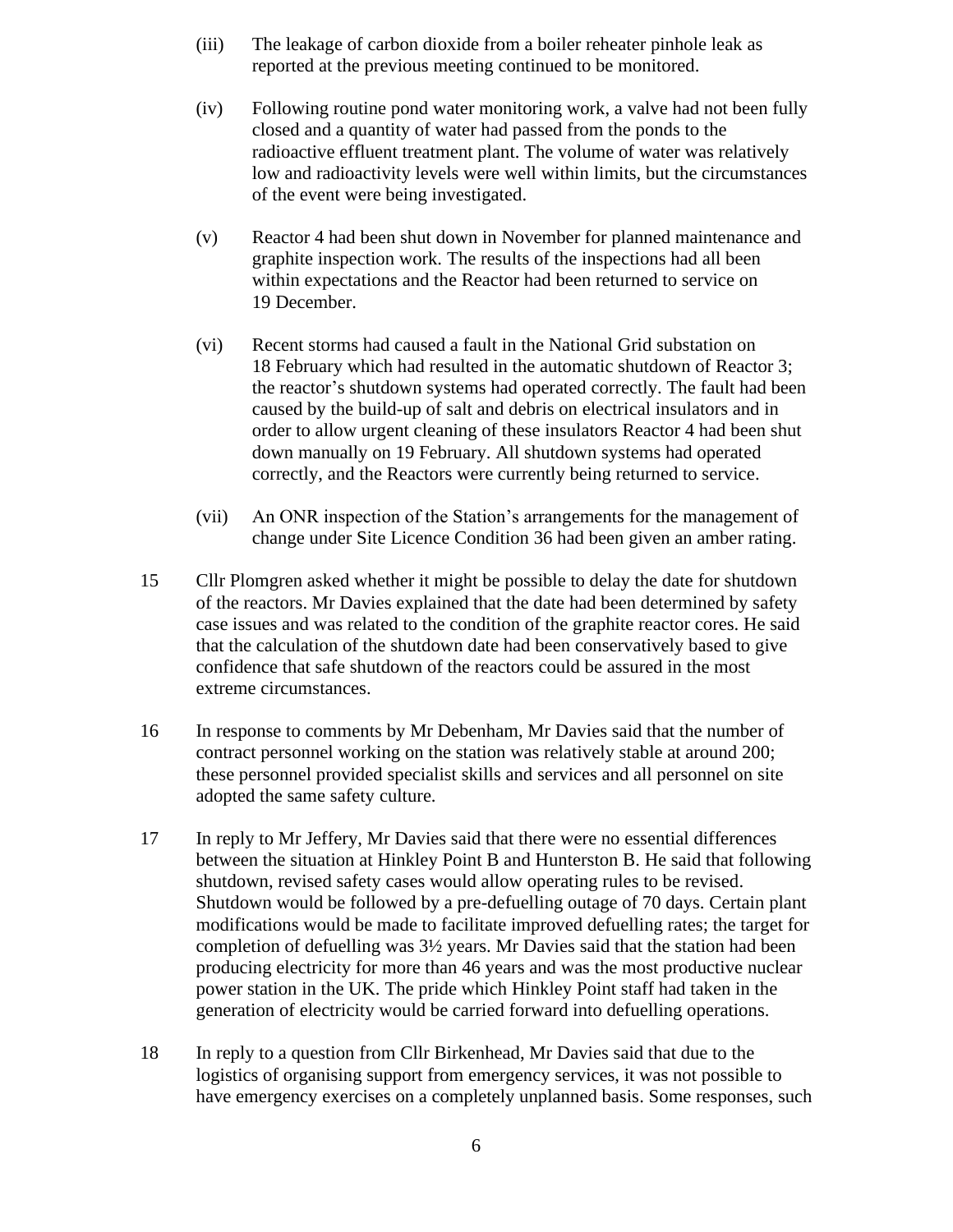as pager systems, could be tested without advance notice. Emergency exercise scenarios were not known in advance by those having to respond.

19 Mr Burton asked about actions to find alternative employment opportunities for staff following shutdown. Mr Davies said that efforts were made to meet the aspirations of individual members of staff. To date some 40 members of staff had been identified as suitable for taking posts at Hinkley Point C, while some would be able to take retirement.

### **UPDATE FROM THE NUCLEAR DECOMMISSIONING AUTHORITY**

- 20 Mr Napper provided an update on current activities within the Nuclear Decommissioning Authority, drawing particular attention to the following:
	- (i) NDA was likely to continue to have a mix of home and office working where appropriate.
	- (ii) A group sustainability strategy was being prepared for publication.
	- (iii) The proposed supply chain event had been rescheduled for 21 July in Telford.
	- (iv) The National Audit Office had published a report on the agreement relating to the decommissioning of the AGR power stations and the Public Accounts Committee had also considered this matter.
	- (v) The new Nuclear Waste Services division had been established at the end of January.
	- (vi) Allerdale had formed the third community partnership within West Cumbria.
- 21 In reply to a question from Ms Smith, Mr Napper confirmed that issues such as potential rises in sea level were considered in relation to the location of a geological disposal facility. The facility itself would be planned to be well below sea level. In reply to Cllr Ms Goss, Mr Napper said that it was still open for any community to come forward if it wished to be considered as a potential site for the location of a deep disposal facility.

# **OFFICE FOR NUCLEAR REGULATION REPORT**

- 22 Mr Knowles reported on the ONR's inspection and regulatory activities in relation to Hinkley Point A Site and B Station. Reports on those activities had been circulated to members in advance of the meeting. He drew particular attention to the following:
	- (i) Inspections at Hinkley Point B relating to the fuel route, emergency exercise arrangements, shutdown systems and periodic safety review had all provided satisfactory results and had been given green ratings.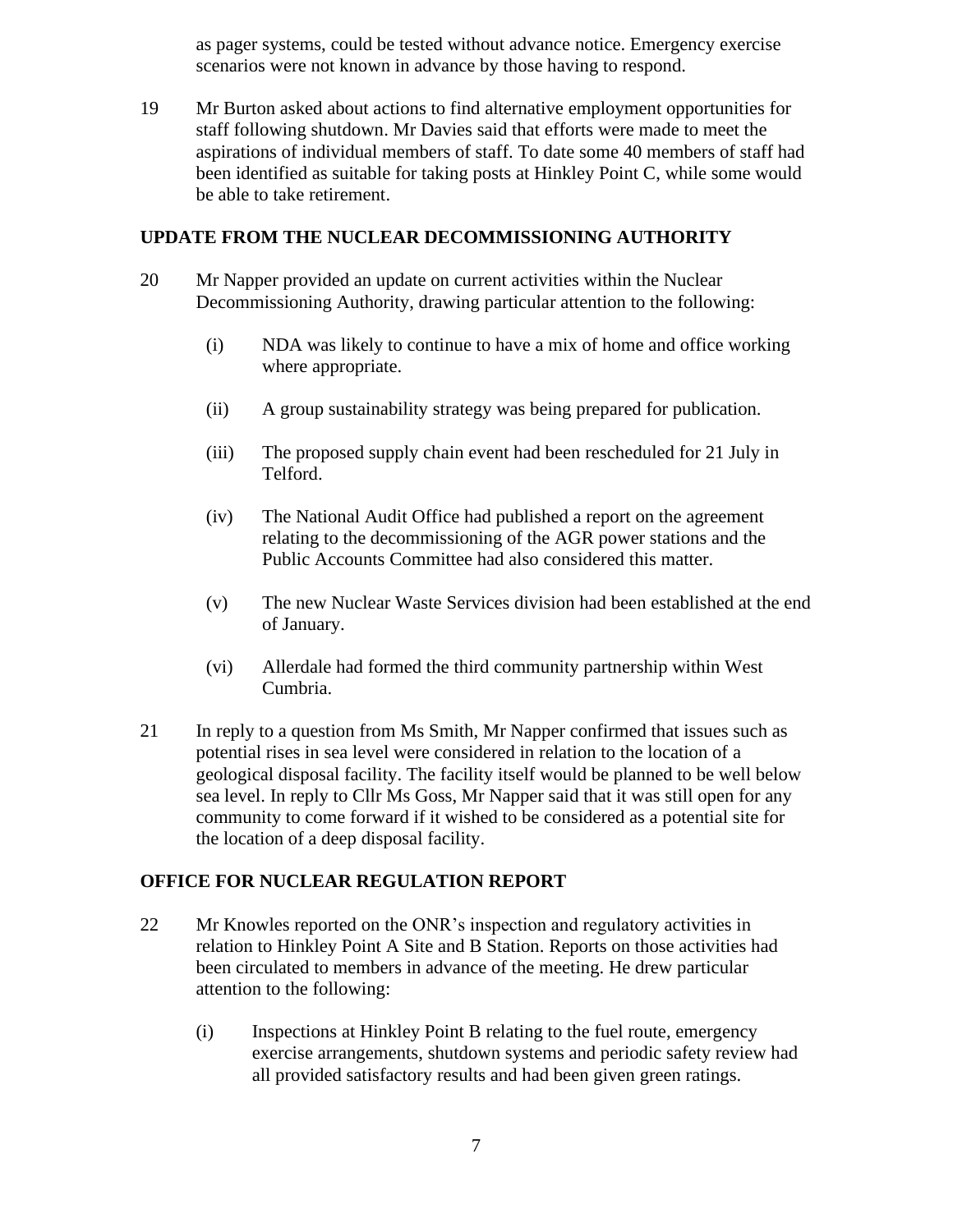- (ii) An inspection of arrangements at Hinkley Point B under Licence Condition 36 for the management of change had identified shortcomings and had been given an amber rating. This was a local and a corporate issue for the company in circumstances when more organisational changes were likely to be made and steps would be taken to ensure that improvements were made.
- 23 In response to a question from Mr Debenham, Mr Knowles said that after long periods of steady state operations, arrangements for the management of change were to become increasingly important with significant organisational changes likely to be required as the station proceeded towards decommissioning.

# **ENVIRONMENT AGENCY REPORT**

- 24 Ms Braithwaite and Ms Thomas reported on the Environment Agency's monitoring and regulatory activities in relation to Hinkley Point A Site and B Station. A report on those activities had been circulated to members in advance of the meeting. Particular attention was drawn to the following:
	- (i) Inspections at B Station on radioactive discharges and asset management had not identified any issues of non-compliance. The consideration of circumstances associated with the loss of water to the active effluent treatment plant had not yet been completed. A joint inspection of arrangements for the control of major accident hazards was to take place with ONR.
	- (ii) No non-compliances had been identified during an inspection of asset management arrangements at Hinkley Point A. A warning letter had been issued following a review of the Magnox investigation into leaking waste drums at Hinkley Point A.
	- (iii) Discharges of radioactivity from A Site and B Station were well within permitted limits.

### **BRIDGWATER TIDAL BARRIER**

25 Mr Rendle and Mr Hohl provided information on the tidal barrier scheme being planned by the Environment Agency on the River Parrett some 1.5km downstream of Bridgwater. There would be additional sea defences downstream of the barrier. A decision by the Department for Environment Food & Rural Affairs on the application for the necessary authorisation and consent was expected shortly.

# **CHAIRMAN'S REPORT**

26 A report from Cllr Caswell as chairman of the Group had been circulated to members in advance of the meeting. He said he hoped that it would be possible to arrange for members of the Group to meet on the Hinkley Point B site before the reactors were shut down in July.